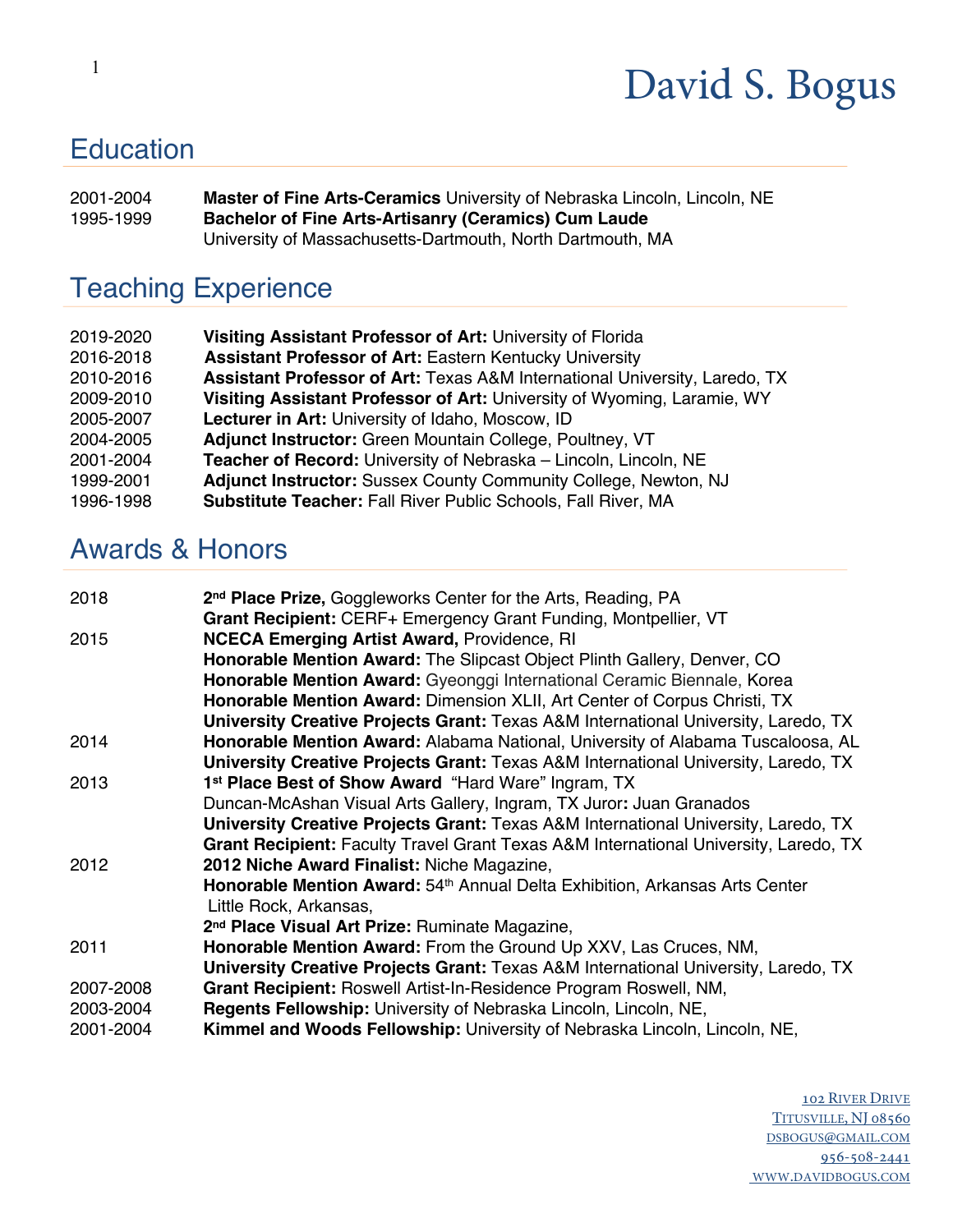| 1999 | Merit Award in Fine Crafts: Skylands Art Exhibit, Lake Mohawk, NJ,       |
|------|--------------------------------------------------------------------------|
| 1995 | <b>Excellence in Ceramics Award:</b> Somerset High School, Somerset, MA, |

### Solo & Two Person Exhibitions

| 2020 | <b>Solo Exhibition:</b> Coastal Carolina University, Conway, SC (Forthcoming)                                               |
|------|-----------------------------------------------------------------------------------------------------------------------------|
| 2019 | The Bogus Boutique: Berea College, Berea KY                                                                                 |
|      | The Bogus Boutique: Loudon House, Lexington KY                                                                              |
|      | The Bogus Boutique: Harford Community College, Bel Air, MD                                                                  |
|      | Resistance: Angela Carbone & David Bogus, University of Kentucky, Lexington, KY                                             |
| 2018 | The Bogus Boutique: University of Alabama Huntsville, Huntsville, AL                                                        |
| 2017 | The Bogus Boutique: K Space Contemporary, Corpus Christi, TX                                                                |
| 2014 | Marooned: Sarah Doyle Gallery, Brown University, Providence, RI                                                             |
| 2013 | Material and Interaction: Angela Carbone & David Bogus: Olin Art Gallery, Washington &<br>Jefferson College, Washington, PA |
| 2012 | The Optimist Luggage: Nicolaysen Museum of Art, Casper, WY                                                                  |
|      | The Fisherman: Casper College, Casper, WY                                                                                   |
| 2011 | The Fisherman: Adirondack Lakes Center for the Arts Blue Mountain Lake, NY                                                  |
| 2007 | Barfly: Roswell Museum and Art Center, Roswell, NM                                                                          |
| 2006 | Amalgamation: Reflections Gallery, University of Idaho, Moscow, ID                                                          |

### Juried Group Exhibitions

| 2019 | Human Impact: Stories of the Opioid Epidemic, Fuller Craft Museum, Brockton, MA        |
|------|----------------------------------------------------------------------------------------|
|      | Bogus Boutique, Lexington Art League Loudon House, Lexington, KY                       |
| 2018 | <b>PRHBTN:</b> Lexington Art League Loudon House, Lexington, KY                        |
|      | Defining: Art in the Age of Trump, The Center for Contemporary Political Art,          |
|      | Washington DC Juror: Charles Krause                                                    |
|      | FL3TCH3R: Socially and Politically Engaged Art, Reece Museum, Johnson City, TN         |
|      | Jurors: Cheryl Goldsleger and Larry Millard                                            |
|      | 2018 NCECA Annual, Visual Voices: Truth Narratives, Society for Contemporary Craft,    |
|      | Pittsburgh, PA Juror: Winnie Owens-Hart                                                |
|      | Goggleworks 12th Annual Exhibtion, Goggleworks Center for the Arts,                    |
|      | Reading, PA Juror: Thora Jacobson                                                      |
|      | <b>Structural Probability, Greenville Center for the Creative Arts, Greenville, SC</b> |
| 2017 | Get Ready, Get Set, Kentucky Artisan Center at Berea, Berea, KY                        |
|      | Art of the Sea, bG Gallery, Santa Monica CA                                            |
|      | Arbitrary Color, Foundry Art Centre, St. Charles MO Juror: Albert Yowshien Kuo         |
|      | <b>Order and Chaos, Eastern Kentucky University, Richmond, KY Robert L. Croker</b>     |
|      | Valdosta State National, Dedo Maranville Gallery, Valdosta GA Juror: Bryce Speed       |
|      | Pattern Recognition, Waskob Family Gallery, Penn State University, State College, PA   |
| 2016 | Southern Miss Ceramics National, Hattiesburg, MS Juror: Brian Harper                   |
|      | Viewpoints 2016, Alijira Center for Contemporary Art, Newark NJ Juror: Mary Birmingham |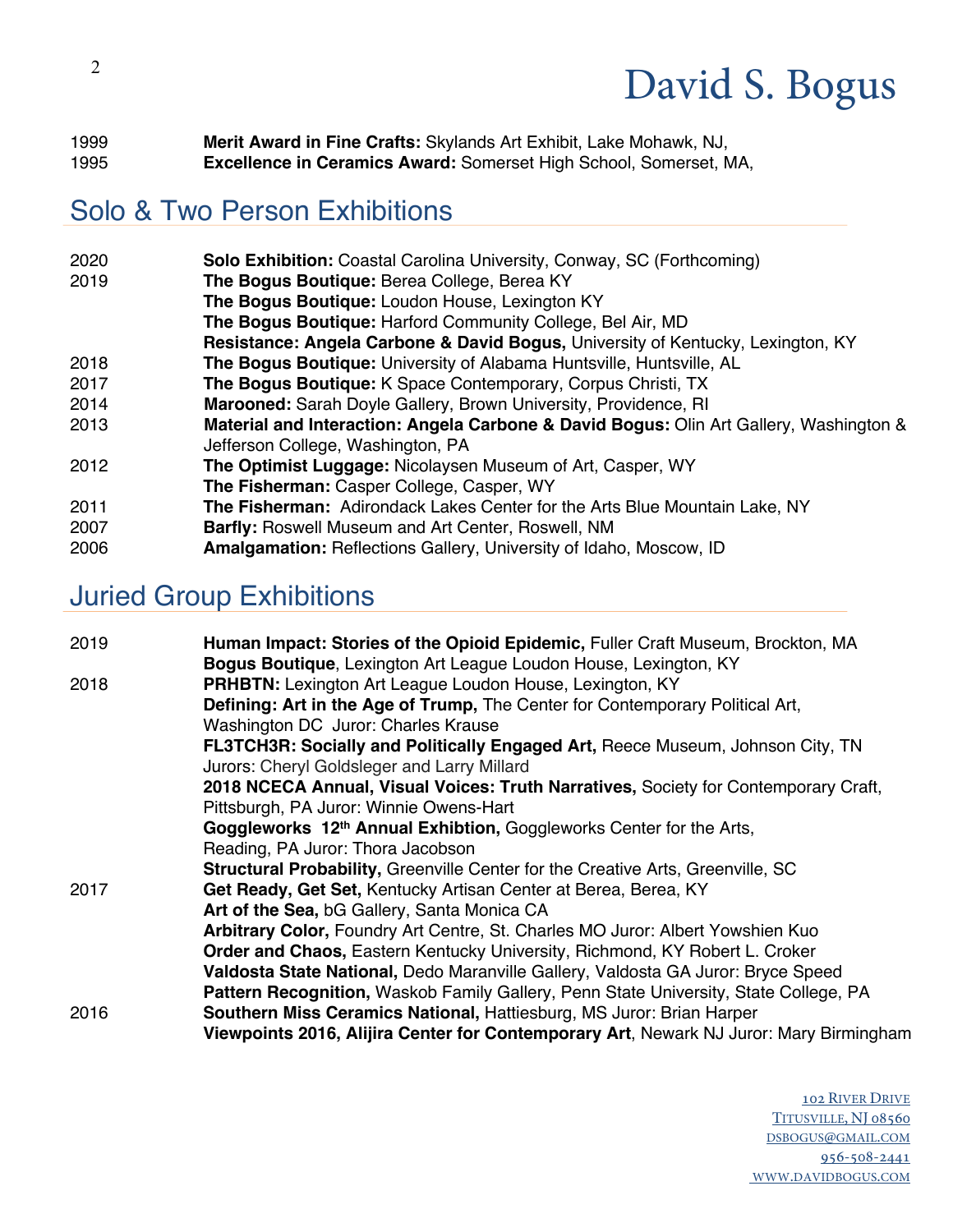|      | Twenty-First San Angelo National Ceramic Competition: San Angelo Museum of Fine Arts              |
|------|---------------------------------------------------------------------------------------------------|
|      | San Angelo, TX Juror: Christy Johnson                                                             |
|      | Mulvane Art Museum Juried Ceramics Exhibition, Washburn University, Topeka, KS                    |
|      | Juror: Robert Harrison                                                                            |
|      | State of Clay 2016: Lexington Arts and Crafts Society, Waltham, MA Juror: Wayne Higby             |
| 2015 | Clug International Biennale: Clug Art Museum, Clug, Romania                                       |
|      | Clay National X: Ceramic Color: Carbondale Clay Center, Carbondale. CO                            |
|      | Juror: Josh DeWesse                                                                               |
|      | The Slipcast Object Revisited: Plinth Gallery Denver, CO Juror: Heather Mae Erickson              |
|      | Gyeonggi International Ceramic Biennale: Icheon World Ceramic Center,                             |
|      | Gyeonggi, Korea Juried by the Exhibition Committee                                                |
|      | Pot Boiler: Spartanburg Art Museum, Spartanburg, SC                                               |
|      | NCECA Emerging Artist Exhibition: Rhode Island Convention Center, Providence, RI                  |
|      | Art Connections 11: Montclair State University, Montclair, NJ Curated by Teresa Rodriguez         |
|      | The Uncommon Object: NCECA Show, CVPA Campus Gallery, New Bedford, MA Curated by                  |
|      | James Lawton and Rebecca Hutchinson                                                               |
|      | Dimension XLII: Corpus Christi Art Center, Corpus Christi, TX Juried by Paul Valadez              |
| 2014 | All Media Exhibition: Ann Arbor Art Center, Ann Arbor, MI Curated by Marianetta Porter            |
|      | Zanesville Prize: MCCF, Zanesville, OH                                                            |
|      | Jurors: Sherman Hall, Brad Schwieger, Angelica Pozo                                               |
|      | Alabama National: University of Alabama Tuscaloosa, AL Juror Robert Sherer                        |
|      | Shapes of Influence: Springfield Art Association Springfield, IL Juror: Harris Deller             |
|      | Clay? V: Kirkland Arts Center, Kirkland, WA                                                       |
|      | Jurors: Doug Jeck, Jamie Walker, Akio Takamori                                                    |
|      | On the Surface: Morean Arts Center, St. Petersburg, FL                                            |
| 2013 | Hard Ware: Duncan-McAshan Visual Arts Gallery, Ingram, TX Juror: Juan Granados                    |
|      | Beyond Function: Torpedo Factory Art Center, Alexandria, VA Juror: Novie Trump                    |
|      | 45th Visual Arts Exhibition: Visual Arts Society of Texas, Denton, TX<br>Juror: James Robert Pace |
|      | Pop! Goes the Art: Blue Line Gallery, Roseville, CA                                               |
|      | It's a Color Thing: ArtScene Today, Online Exhibition with Catalog                                |
| 2012 | Art of it All: Shy Rabbit Contemporary Arts Center, Pagosa Springs, CO                            |
|      | Juror: D. Michael Coffee                                                                          |
|      | Craft Texas: Houston Center for Contemporary Craft, Houston, TX                                   |
|      | Jurors: Jean W. McLaughlin, Rachelle Thiewes, and Jade Walker                                     |
|      | Southern Open 2012: Acadiana Center for the Arts, West Lafayette, LA Juror: Rene Barileaux        |
|      | Creature Comforts: Workhouse Arts Center, Lorton, VA                                              |
|      | Jurors: Mary Cook and Allison Nance                                                               |
|      | Nineteenth San Angelo National Ceramic Competition: San Angelo Museum of Fine Arts                |
|      | San Angelo, TX Jurors: Garth Clark and Mark Del Vecchio                                           |
|      | State of Clay 2012: Lexington Arts and Crafts Society Lexington, MA                               |
|      | Juror: Doug Casebeer                                                                              |
|      | Third Biennale Central Time Ceramics: Bradley University Gallery, Peoria, IL                      |
|      | Juror: Delores Fortuna                                                                            |
|      | 2012 Collectors Choice: Sylvia White Gallery, Ventura, CA                                         |
|      |                                                                                                   |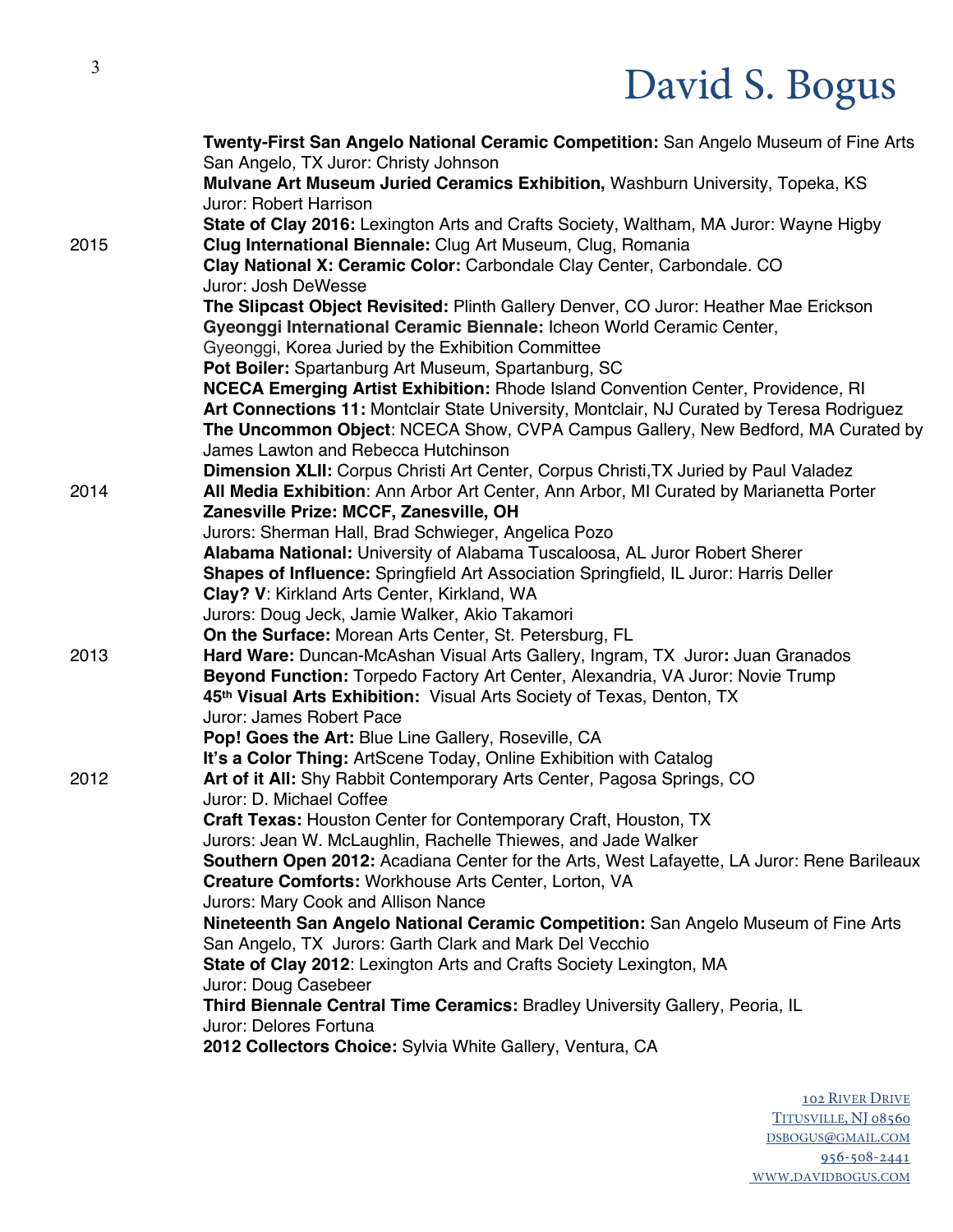|      | The Chromatic Edge: NCECA Conference Seattle, WA<br>Jurors: Jennifer Harnetty and Robbie Lobell                                                                   |
|------|-------------------------------------------------------------------------------------------------------------------------------------------------------------------|
|      | 54th Annual Delta Exhibition: Arkansas Arts Center, Little Rock, AK Juror: Tom Butler                                                                             |
|      |                                                                                                                                                                   |
|      | Materials Hard & Soft: Greater Denton Arts Council, Denton, TX Juror: Monica Moses                                                                                |
| 2011 | Greens and Grog: NCECA Conference Watershed Past Residents Show, Tampa, FL<br>2011 Irene Rosenzweig Biennial Exhibition: The Arts and Science Center of Southeast |
|      | Arkansas, Pine Bluff AK, Juror: David Bailin                                                                                                                      |
|      | From the Ground Up XXV: Las Cruces Museum of Art, NM Juror: Kurt Weiser                                                                                           |
|      | Phoenix Gallery 2011 National Juried Competition: Phoenix Gallery,                                                                                                |
|      | New York, NY Juror: Renee Vara                                                                                                                                    |
|      | The 26 <sup>th</sup> Tallahassee International: FSU Museum of Fine Arts Tallahassee, FL                                                                           |
|      | Jurors: Judy Rushin and Anne Stagg                                                                                                                                |
|      | Fired: Manifest Creative Research and Drawing Center Cincinnati, OH                                                                                               |
|      | Feats of Clay XXIV: Lincoln Arts Gallery, Lincoln, CA Juror: Donna Billick                                                                                        |
|      | <b>Texas National:</b> The Cole Art Center, Nacogdoches, TX Juror: James Drake                                                                                    |
|      | Craftsmanship: Concept: Innovation: Inaugural Bi-Annual National Juried Exhibition, Red                                                                           |
|      | Lodge Clay Center, Red Lodge, MT Juror: Brad Schwieger                                                                                                            |
|      | 60th Anniversary Silent Auction: The Archie Bray Foundation Helena, MT                                                                                            |
|      | <b>AVGA Clay and Glass National Juried Competition:</b> The Association of Clay and Glass                                                                         |
|      | Artists of California, Berea, CA                                                                                                                                  |
|      |                                                                                                                                                                   |
| 2010 | Art Space Contemporary Fine Craft Exhibition: Art Space, Raleigh, NC,                                                                                             |
|      | <b>Drawing the Line: University of Arkansas Fine Arts Center Fayetteville, AK</b>                                                                                 |
| 2005 | 5 <sup>th</sup> Annual National Juried Cup Show: Gallery 138 Kent State University, Kent, OH                                                                      |
|      | <b>Celebrate Texas Art 2011: Assistance League of Houston, Houston, TX</b>                                                                                        |

1999 **Skylands Art Exhibit:** Lake Mohawk Clubhouse, Lake Mohawk, NJ

### Invitational Group Exhibitions

| 2019<br>2017 | The Exchange Exhibition: Wuhan Textile University China, and University of Florida, FL<br>20/30 Gustin Anagama and Watershed: Gustin Gallery, S. Dartmouth, MA<br>Faculty Exhibition: Giles Gallery, Eastern Kentucky University, Richmond, KY<br>Kentucky Clay: The Living Arts and Science Center, Lexington, KY<br><b>Curator: Hunter and Amelia Stamps</b> |
|--------------|----------------------------------------------------------------------------------------------------------------------------------------------------------------------------------------------------------------------------------------------------------------------------------------------------------------------------------------------------------------|
|              | RAIR 50th Anniversary Residents Show: RAIR, Roswell, NM                                                                                                                                                                                                                                                                                                        |
| 2016         | <b>Small Favors:</b> The Clay Studio, Philadelphia, PA                                                                                                                                                                                                                                                                                                         |
|              | <b>UNL Almuni Show, Lincoln, NE Eisentrager-Howard Gallery</b>                                                                                                                                                                                                                                                                                                 |
|              | Kentucky Clay, Berea Arts Council, Berea, KY                                                                                                                                                                                                                                                                                                                   |
| 2015         | Fired: The Arvada Center, Arvada, CO Curator Bebe Alexander                                                                                                                                                                                                                                                                                                    |
|              | Annual Three Wheel Studio Ceramic Show: Three Wheel Studio, Providence, RI                                                                                                                                                                                                                                                                                     |
| 2014         | What Are You Thinking: CVPA Campus Gallery, UMASS Dartmouth, New Bedford, MA                                                                                                                                                                                                                                                                                   |
|              | <b>Small Favors IX:</b> The Clay Studio, Philadelphia, PA Curator: Garth Johnson                                                                                                                                                                                                                                                                               |
|              | <b>Souvenirs From the Future: Lawrence Arts Center, Lawrence, KS Curator: Ben Ahlvers</b>                                                                                                                                                                                                                                                                      |
| 2013         | <b>Faculty Exhibition:</b> Texas A&M International University, Laredo, TX                                                                                                                                                                                                                                                                                      |
|              | <b>UNL Alumni Exhibition:</b> NCECA Conference, Houston, TX Curated by Margaret Bohls                                                                                                                                                                                                                                                                          |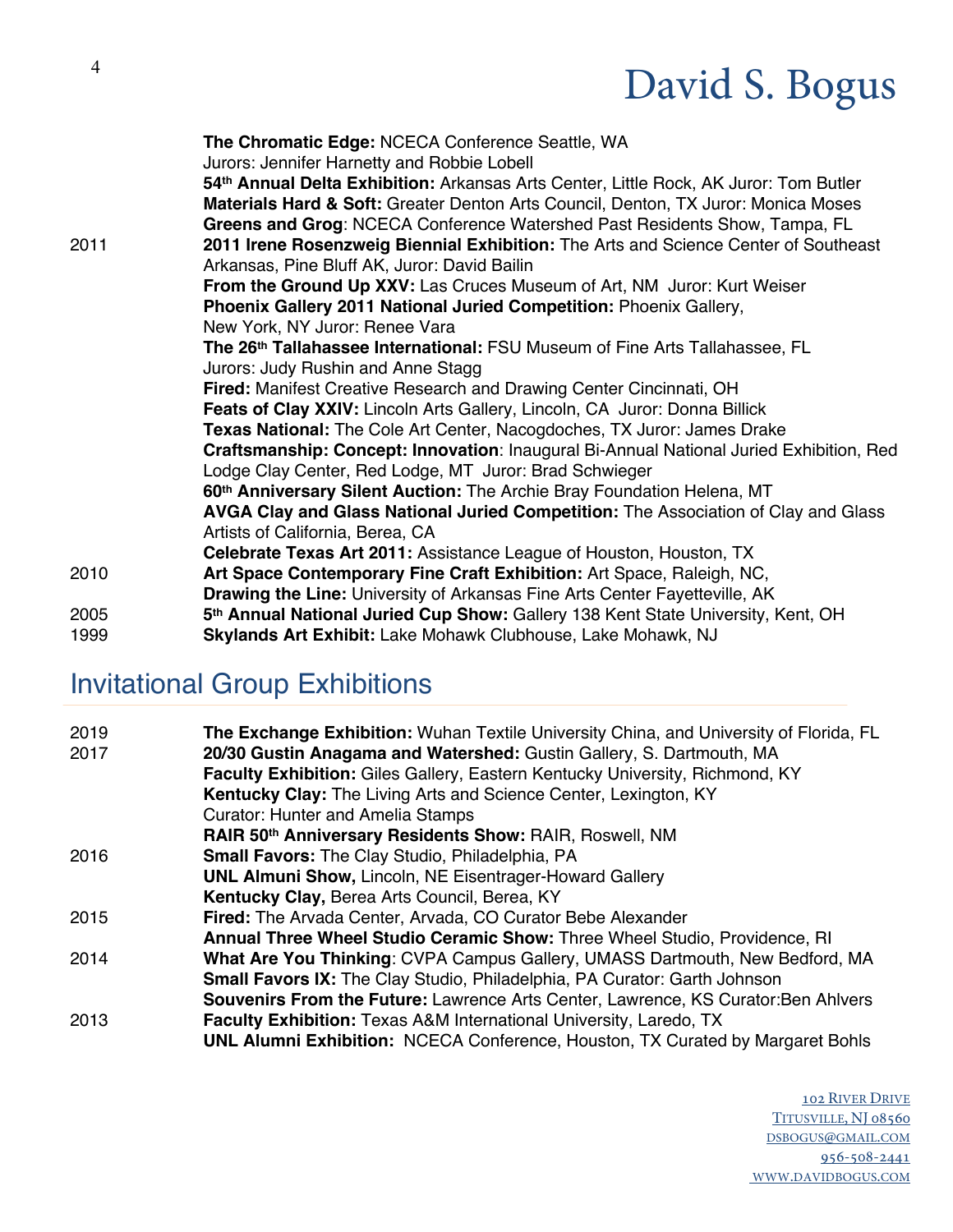| Yellow Clay to Black Gumbo: NCECA Conference 2013, Houston, TX<br>Curator: Brian Molanphy |
|-------------------------------------------------------------------------------------------|
| 3rd Annual Plate and Totem Show: Blue Line Gallery, Roseville, CA Curator: Tony Natsoulas |
| Yellow Clay to Black Gumbo: Southern Methodist University's Pollock Gallery, Dallas, TX   |
| LH Project: A Decade of Distinction: NCECA, Seattle Design Center, Seattle, WA            |
| Faculty Exhibition: Texas A&M International University, Laredo, TX                        |
| Member Invitee Group Show: Imago Gallery, Bristol, RI                                     |
| Roswell Artists: Runnels Gallery, Portales, NM                                            |
| RAIR 40th Anniversary Residents Show: Roswell Museum and Art Center, Roswell, NM          |
| Faculty Exhibition: Prichard Art Gallery University of Idaho, Moscow, ID                  |
| 2005 at the Bray: NCECA Conference Show Lewis and Clark College Gallery, Portland, OR     |
| Holiday Exhibition: Archie Bray Foundation, Helena, MT                                    |
| Faculty Exhibition: Prichard Art Gallery University of Idaho, Moscow, ID                  |
| Archie Bray Resident Show: Archie Bray Foundation, Helena, MT 2005                        |
| Ceramic Currents: Program in Artisanry 1975-2003: NCECA Conference, Annie Arundel         |
| Community College, Baltimore, MD                                                          |
| MFA Thesis Exhibition: Eisentrager-Howard Gallery University of Nebraska, Lincoln, NE     |
| Faculty Exhibition: Feick Center Green Mountain College, Poultney, VT                     |
| Kimmel Award Exhibition: Kimmel Foundation, Nebraska City, NE                             |
| Kimmel Award Exhibition: Kimmel Foundation, Nebraska City, NE                             |
| Macca Conference Exhibition: Eisentrager-Howard Gallery UNL, Lincoln, NE                  |
| Exploration in Clay: Fire House Gallery Nassau Community College,                         |
| Garden City, NY Curator: Bill Shillales                                                   |
| Karon Doherty Memorial Exhibition: NCECA Conference Sparks Gallery, Denver, CO            |
| Peters Valley Summer Assistant Show: Peters Valley Craft Center, Layton, NJ               |
| Peters Valley Summer Assistant Show: Peters Valley Craft Center, Layton, NJ               |
| <b>BFA Exhibition: Gallery X, New Bedford, MA</b>                                         |
|                                                                                           |

### Artist Residencies

| 2020      | <b>Resident Artist: Berlin Center for Ceramics, Berlin, Germany</b>            |
|-----------|--------------------------------------------------------------------------------|
| 2018      | Resident Artist Grant Award: Vermont Studio Center, Johnson, VT                |
| 2010      | Funded Summer Resident: LH Project, Joseph, OR                                 |
| 2008      | Winter Resident: Robert M. Macnamara Foundation, Westport, ME                  |
|           | Grantee Artist-In-Residence: Roswell Artist-In-Residence Program Roswell, NM   |
| 2005      | <b>Summer Resident: Archie Bray Foundation, Helena, MT</b>                     |
| 2003      | Kiln God Funded Residency: Watershed Center for the Ceramic Arts Newcastle, ME |
| 1999-2001 | <b>Ceramics Associate: Peters Valley Craft Education Center Layton, NJ</b>     |

### Workshops & Artist Lectures

2019 **Jacksonville University,** Jacksonville, FL 2015 **NCECA Emerging Artist Lecture: Creative Identity,** Providence, RI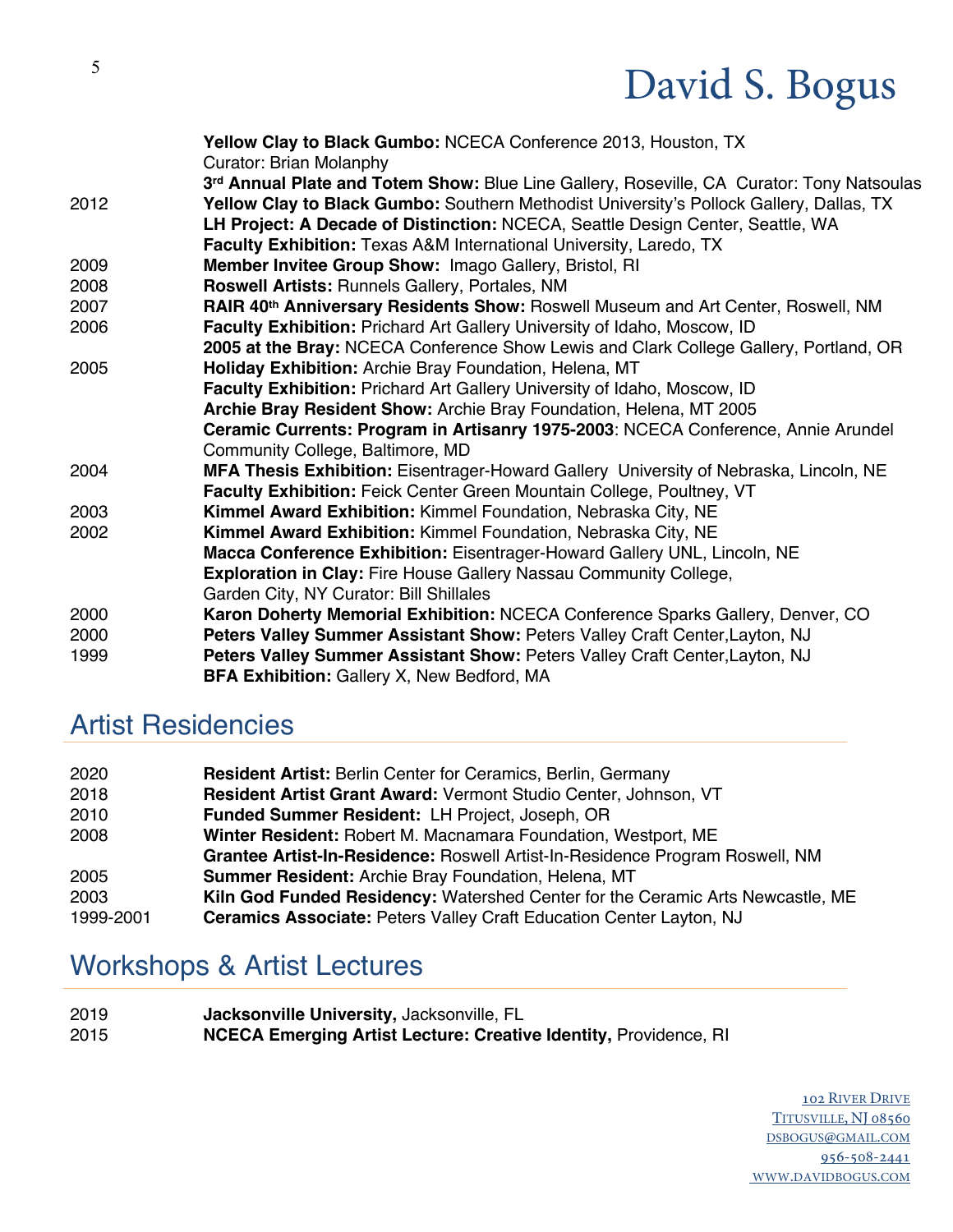2014 **Visiting Artist Lecture: Brown University,** Providence, RI 2013 **Visiting Artist Lecture: Washington and Jefferson University,** Washington, PA 2012 **Clay Houston Lecture:** University of Houston, Houston, TX **Visiting Artist Demonstration:** Casper College Wood-Fire Workshop, Casper, WY 2010 **Visiting Artist Demonstration and Lecture:** Laramie Public Schools Laramie, WY **Visiting Artist Lecture:** University of Nebraska Lincoln, Lincoln, NE 2008 **Wood Firing Leader:** Robert Macnamara Foundation, Westport, ME **Casting Workshop:** Peters Valley Craft Education Center, Layton, NJ 2007 **Eddie Dominguez and David Bogus Ceramics Workshop:** Roswell Museum and Art Center, Roswell, NM **Visiting Artist Lecture:** Eastern New Mexico University, Portales, NM 2005 **Children's Summer Class:** Archie Bray Foundation, Helena, MT **Artist Lecture:** Archie Bray Foundation, Helena, MT **Artist Lecture:** Haystack Mountain School of Craft, Deer Isle, ME 1998 **Visiting Artist Lecture:** Green Mountain College, Poultney, VT

### **Bibliography**

| 2020 | Harvard Magazine, "Visions of the Opioid Crisis" Staff Pick, January 2020       |
|------|---------------------------------------------------------------------------------|
| 2019 | The Boston Globe: Brockton Museum Portrays Agony of Opioid Addiction,           |
|      | by Nancy Shohet West, October 17th, 2019                                        |
|      | The Herald News, "Beyond Human Impact" Michael Coughlin December 19, 2019       |
| 2018 | <b>NCECA Journal: Truth Narrative NCECA Annual</b>                              |
|      | Goggleworks Center for the Arts: 12 annual Catalog                              |
| 2015 | <b>Boulder Weekly: "In the presence of flames" Sarah Haas</b>                   |
|      | <b>NCECA Journal:</b> Emerging Artist Section, David Bogus: Creative Identity   |
|      | South Coast Magazine: "Ceramics on the South Coast" Suzanne Volmer; March       |
| 2014 | <b>Caller Times: "Dimensions XLII on Display" Lyndia Jones December 26th</b>    |
| 2013 | The Gist of Ceramics: Kerrville Daily Times Marivel Resendiz,                   |
|      | 500 Prints on Clay: Lark Book Publications                                      |
| 2012 | At Home in the World: Arts and Culture Houston Magazine Nancy Zastudil, October |
|      | <b>Creature Comforts: Washington Post</b>                                       |
|      | <b>Weekly Calendar Section: Casper Star Tribune</b>                             |
|      | 2 <sup>nd</sup> Place, Visual Art Prize 2012: Ruminate Magazine                 |
|      | Materials Hard and Soft: Ceramics Monthly, Upfront Section                      |
|      | <b>Press Release Collectors Exhibition: Ventura County Star</b>                 |
| 2011 | Tallahassee International Catalog: Tallahassee International                    |
|      | <b>TAMIU Faculty Award Finalist: Laredo Morning Times</b>                       |
|      | Manifest Volume Fifty Three: Jason Franz: "Fired", Manifest Press,              |
| 2010 | Editors Pick Section: Visual Overture Magazine, Arlissa Vaughn, Winter Edition, |
| 2000 | Art; An ancient Recipe for Pottery Keep the Heat Up: New York                   |
|      | Times, Photographs by Nancy Wegard, January 30                                  |
|      | In Search of Craft Community: New York Times, Joseph D'Agnese, September 1      |